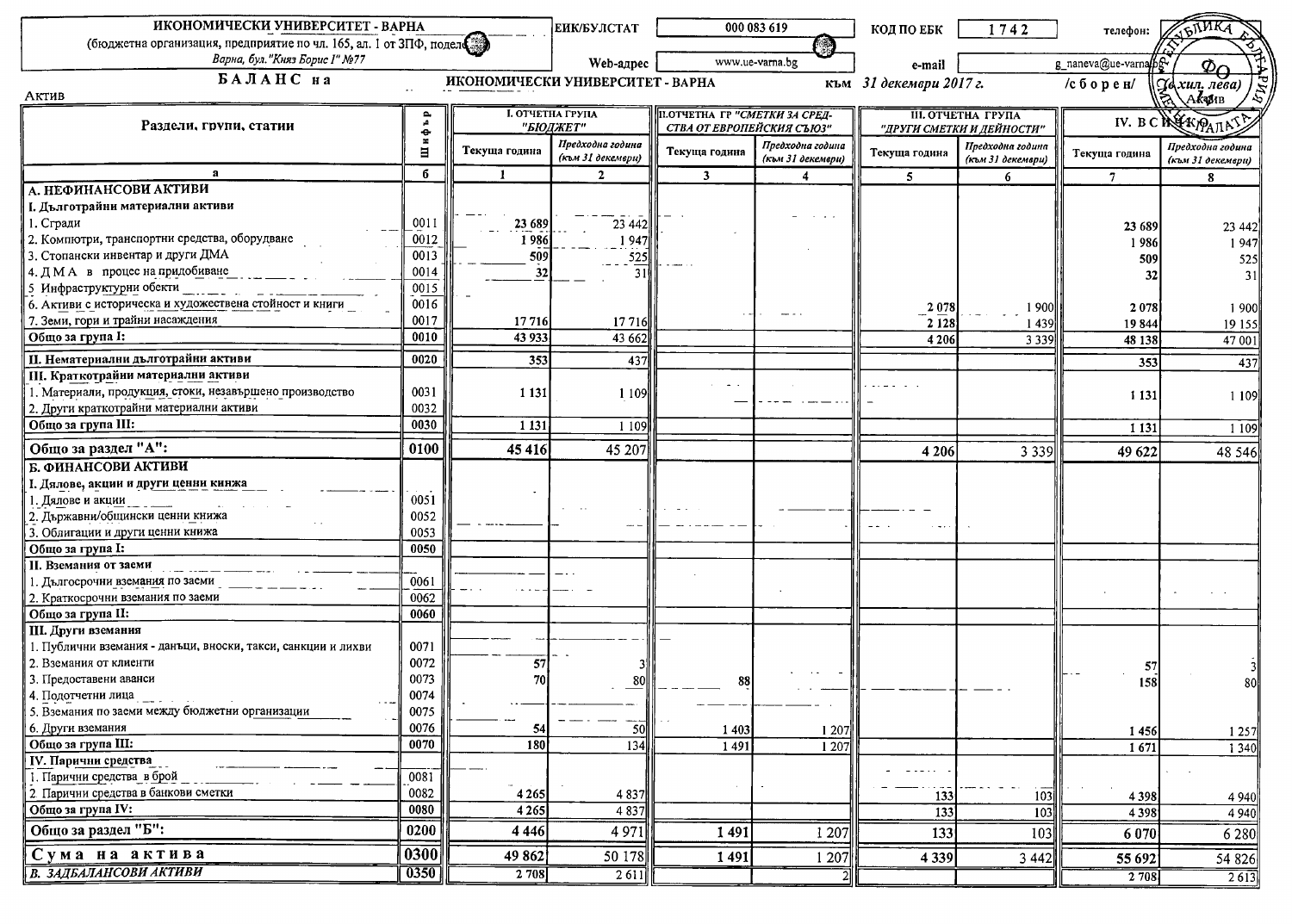| ИКОНОМИЧЕСКИ УНИВЕРСИТЕТ - ВАРНА<br>(бюджетна организация, предприятие по чл. 165, ал. 1 от ЗПФ, поделе |                              |                                     | <b>ЕИК/БУЛСТАТ</b>                    |                                                                    | 000 083 619                           | КОД ПО ЕБК              | 1742                                                   | телефон:             |                                       |
|---------------------------------------------------------------------------------------------------------|------------------------------|-------------------------------------|---------------------------------------|--------------------------------------------------------------------|---------------------------------------|-------------------------|--------------------------------------------------------|----------------------|---------------------------------------|
| Варна, бул. "Княз Борис І" №77                                                                          |                              |                                     | Web-адрес                             |                                                                    | www.ue-varna.bg                       | e-mail                  |                                                        | g_naneva@ue-varna.bg | Φ٢                                    |
| БАЛАНС на                                                                                               |                              | ИКОНОМИЧЕСКИ УНИВЕРСИТЕТ - ВАРНА    |                                       |                                                                    |                                       | към 31 декември 2017 г. |                                                        | $/$ сборен $/$       | $(a \times u$ . $q$ esa)              |
| Пасив                                                                                                   |                              |                                     |                                       |                                                                    |                                       |                         |                                                        |                      | Пасив                                 |
| Раздели, групи, статии                                                                                  |                              | <b>I. ОТЧЕТНА ГРУПА</b><br>"БЮДЖЕТ" |                                       | <b>II.ОТЧЕТНА ГР."СМЕТКИ ЗА СРЕД-</b><br>СТВА ОТ ЕВРОПЕЙСКИЯ СЪЮЗ" |                                       |                         | <b>III. ОТЧЕТНА ГРУПА</b><br>"ДРУГИ СМЕТКИ И ДЕЙНОСТИ" |                      | IV. BCHUKO                            |
|                                                                                                         | e<br>$\boldsymbol{\pi}$<br>Ξ | Текуща година                       | Предходна година<br>(към 31 декември) | Текуща година                                                      | Предходна година<br>(към 31 декември) | Текуща година           | Предходна година<br>(към 31 декември)                  | Текуща година        | Предходна година<br>(към 31 декември) |
| $\mathbf{a}$                                                                                            | $\boldsymbol{6}$             |                                     | $\overline{2}$                        | $\overline{3}$                                                     | $\boldsymbol{\Lambda}$                | 5                       | 6                                                      | 7                    | 8                                     |
| А. КАПИТАЛ В БЮДЖЕТНИТЕ ПРЕДПРИЯТИЯ                                                                     |                              |                                     |                                       |                                                                    |                                       |                         |                                                        |                      |                                       |
| 1. Разполагаем капитал                                                                                  | 0401                         | 33 006                              | 33 006                                | (178)                                                              | (178)                                 |                         |                                                        | 32 827               | 32 827                                |
| 2. Акумулирано изменение на нетните активи от минали години                                             | 0402                         | 14 869                              | 17648                                 | 1 3 7 3                                                            | 973                                   | 3 3 3 9                 | 2977                                                   | 19 580               | 21 598                                |
| 3. Изменение на нетните активи за периода                                                               | 0403                         | (511)                               | (2779)                                | 293                                                                | 400                                   | 867                     | 362                                                    | 648                  | (2018)                                |
| Общо за раздел "А":                                                                                     | 0400                         | 47 363                              | 47874                                 | 1 487                                                              | 1 195                                 | 4 2 0 6                 | 3 3 3 9                                                | 53 056               | 52 408                                |
| Б. ПАСИВИ И ПРИХОДИ ЗА БЪДЕЩИ ПЕРИОДИ                                                                   |                              |                                     |                                       |                                                                    |                                       |                         |                                                        |                      |                                       |
| I. Дългосрочни задължения                                                                               |                              |                                     |                                       |                                                                    |                                       |                         |                                                        |                      |                                       |
| 1. Дългосрочни задължения по емисии на ценни книжа                                                      | 0511                         |                                     |                                       |                                                                    |                                       |                         |                                                        |                      |                                       |
| 2. Дългосрочни задължения по получени заеми                                                             | 0512                         |                                     |                                       |                                                                    |                                       |                         |                                                        |                      |                                       |
| 3. Други дългоср. з-ния - финнансов лизинг и търг. кредит                                               | 0513                         |                                     |                                       |                                                                    |                                       |                         |                                                        |                      |                                       |
| Общо за група І:                                                                                        | 0510                         |                                     |                                       |                                                                    |                                       |                         |                                                        |                      |                                       |
| II. Краткосрочни задължения                                                                             |                              |                                     |                                       |                                                                    |                                       |                         |                                                        |                      |                                       |
| 1. Краткоер. задължения по заеми и емисии на ценни книжа                                                | 0521                         |                                     |                                       |                                                                    |                                       |                         |                                                        |                      |                                       |
| 2. Задължения към доставчици                                                                            | 0522                         | 67                                  | 49                                    |                                                                    |                                       |                         |                                                        | 67                   | 49                                    |
| 3. Получени аванси                                                                                      | 0523                         | 568                                 | 580                                   |                                                                    |                                       |                         |                                                        | 568                  | 580                                   |
| 4. Задължения за пенсии, помощи, стипендии, субсидии                                                    | 0524                         |                                     |                                       |                                                                    |                                       |                         |                                                        |                      |                                       |
| 5. Задължения за данъци, мита и такси                                                                   | 0525                         | 36                                  | 32                                    |                                                                    |                                       |                         |                                                        | 36                   | 32                                    |
| 6. Задължения за вноски към ДОО, НЗОК, ДЗПО                                                             | 0526                         |                                     |                                       |                                                                    |                                       |                         |                                                        |                      |                                       |
| 7. Задължения към персонала                                                                             | 0527                         |                                     |                                       |                                                                    |                                       |                         |                                                        |                      | 2                                     |
| 8. Задължения по заеми между бюджетни организации                                                       | 0528                         |                                     |                                       |                                                                    |                                       |                         |                                                        |                      |                                       |
| 9. Други краткосрочни задължения                                                                        | 0529                         | 1 4 4 3                             | 1245                                  |                                                                    |                                       | 133                     | 103                                                    | 1576                 | 1348                                  |
| Общо за група II:                                                                                       | 0520                         | 2 1 1 5                             | 1906                                  |                                                                    |                                       | 133                     | 103                                                    | 2 2 5 2              | 2 0 2 0                               |
| III. Провизии и отсрочени постъпления                                                                   |                              |                                     |                                       |                                                                    |                                       |                         |                                                        |                      |                                       |
| 1. Провизии за задължения                                                                               | 0531                         | 381                                 | 389                                   |                                                                    |                                       |                         |                                                        | 381                  | 389                                   |
| 2. Отсрочени помощи, дарения и трансфери                                                                | 0532                         |                                     | 10                                    |                                                                    |                                       |                         |                                                        |                      | 10                                    |
| Общо за група III:                                                                                      | 0530                         | 384                                 | 398                                   |                                                                    |                                       |                         |                                                        | 384                  | 398                                   |
| Общо за раздел "Б":                                                                                     | 0500                         | 2 4 9 9                             | 2 3 0 4                               |                                                                    | 12                                    | 133                     | 103                                                    | 2 6 3 6              | 2419                                  |
| Сума на пасива                                                                                          | 0600                         | 49 862                              | 50 178                                | 1 4 9 1                                                            |                                       |                         |                                                        |                      |                                       |
| В. ЗАДБАЛАНСОВИ ПАСИВИ                                                                                  |                              |                                     |                                       |                                                                    | 1 207                                 | 4 3 3 9                 | 3 4 4 2                                                | 55 692               | 54 826                                |
|                                                                                                         | 0650                         | 1510                                | 1 1 6 2                               | 69                                                                 |                                       |                         |                                                        | 1579                 | 1 1 6 2                               |

Дата: 15.02.2018 г.

Главен счетоводител:

**SILKA** Финансов отчет, относно който Сметната палата е издала or 15 08 20 18 одитен доклад № 0100 211618 Рыководител на одитен екид: 14 Директор на дирекция:

 $\Phi_{\rm O}$ Иď **ITA** 

Анета Великова

Ръководител:

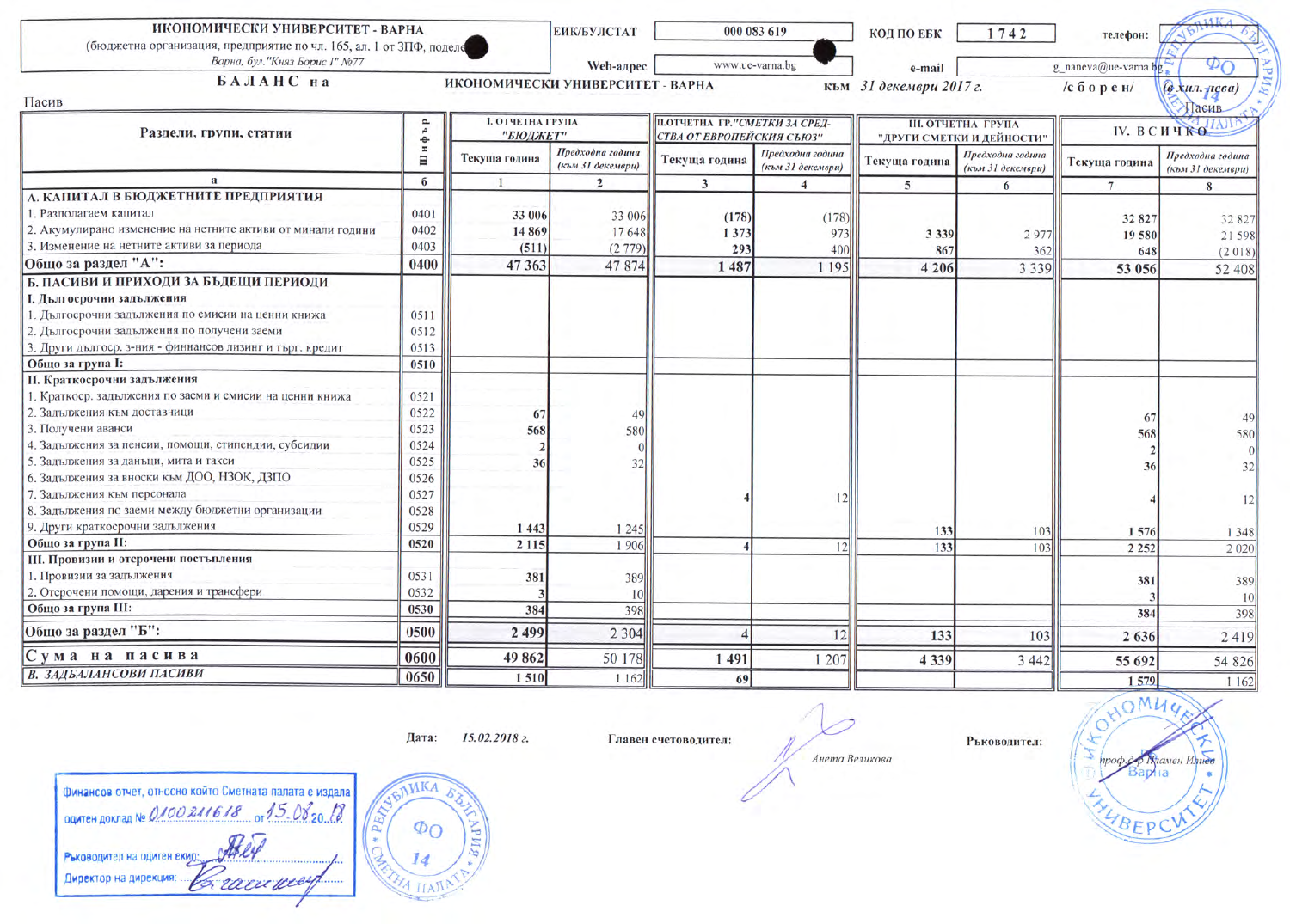| ИКОНОМИЧЕСКИ УНИВЕРСИТЕТ - ВАРНА<br>(бюджетна организация, предприятие по чл. 165, ал. 1 от ЗПФ, поделение)<br>Варна, бул. "Княз Борис І" №77 |                         |                                  | ЕИК/БУЛСТАТ                       | $-1/2-$                       | 000 083 619                       | <b>КОД ПО ЕБК</b>               | 1742                              | телефон:           |                                   |
|-----------------------------------------------------------------------------------------------------------------------------------------------|-------------------------|----------------------------------|-----------------------------------|-------------------------------|-----------------------------------|---------------------------------|-----------------------------------|--------------------|-----------------------------------|
|                                                                                                                                               |                         |                                  | Web-адрес                         |                               | www.ue-varna.bg                   |                                 |                                   | www.ue-varna.bg    |                                   |
| ОТЧЕТ ЗА ПРИХОДИТЕ И РАЗХОДИТЕ на                                                                                                             |                         | ИКОНОМИЧЕСКИ УНИВЕРСИТЕТ - ВАРНА |                                   |                               | e-mail<br>към 31 декември 2017 г. |                                 | (в хил. лева)<br>$/c\delta$ open/ |                    |                                   |
|                                                                                                                                               |                         |                                  | <b>I. ОТЧЕТНА ГРУПА</b>           | П.ОТЧЕТНА ГРУПА "СМЕТКИ ЗА    |                                   | <b>III. ОТЧЕТНА ГРУПА</b>       |                                   | <b>IV. ВСИЧКОД</b> |                                   |
| Раздели, групи, статии                                                                                                                        | P<br>A<br>$\frac{1}{n}$ | "БЮДЖЕТ"                         |                                   | СРЕДСТВА ОТ ЕВРОПЕЙСКИЯ СЪЮЗ" |                                   | "ДРУГИ СМЕТКИ И ДЕЙНОСТИ" (ДСД) |                                   |                    |                                   |
|                                                                                                                                               | Ξ                       | Текуща година                    | Предходна година<br>(31 декември) | Текуща година                 | Предходна година<br>(31 декември) | Текуща година                   | Предходна година<br>(31 декември) | Текуща година      | Предходна година<br>(31 декември) |
|                                                                                                                                               | 6                       |                                  | $\mathcal{L}$                     | 3                             |                                   | 5                               | -6                                |                    | $\mathbf{R}$                      |
| А. ПРИХОДИ, ПОМОЩИ И ДАРЕНИЯ                                                                                                                  |                         |                                  |                                   |                               |                                   |                                 |                                   |                    |                                   |
| <b>I. Текущи приходи</b>                                                                                                                      |                         |                                  |                                   |                               |                                   |                                 |                                   |                    |                                   |
| 1. Данъци, осигурителни вноски и приравнени на тях приходи                                                                                    | 0711<br>0712            | (4)                              | (4)                               |                               |                                   |                                 |                                   | (4)                |                                   |
| 2. Приходи от такси и лицензии                                                                                                                |                         |                                  |                                   |                               |                                   |                                 |                                   |                    |                                   |
| 3. Приходи от административни глоби и санкции                                                                                                 | 0713                    |                                  |                                   |                               |                                   |                                 |                                   |                    |                                   |
| 4. Приходи от услуги                                                                                                                          | 0714                    | 5 2 5 8                          | 5 0 5 4                           |                               |                                   |                                 |                                   | 5 2 5 8            | 5 0 5 4                           |
| 5. Приходи от наеми                                                                                                                           | 0715                    | 694                              | 465                               |                               |                                   |                                 |                                   | 694                | 465                               |
| 6. Приходи от концесии                                                                                                                        | 0716                    |                                  |                                   |                               |                                   |                                 |                                   |                    |                                   |
| 7. Приходи от лихви                                                                                                                           | 0717                    | 31                               | 33                                |                               |                                   |                                 |                                   | 31                 | 33                                |
| 8. Приходи от дивиденти и дялово участие                                                                                                      | 0718                    |                                  |                                   |                               |                                   |                                 |                                   |                    |                                   |
| 9. Други текущи приходи                                                                                                                       | 0719                    | 20                               | 23                                |                               |                                   |                                 |                                   | 20                 |                                   |
| Общо за група I:                                                                                                                              | 0710                    | 5999                             | 5 5 7 (                           |                               |                                   |                                 |                                   | 5999               | 5 5 7 0                           |
| <b>II.</b> Продажби на нефинансови активи                                                                                                     |                         |                                  |                                   |                               |                                   |                                 |                                   |                    |                                   |
| 1. Продажба на материали, стоки и продукция                                                                                                   | 0721                    | 263                              | 290                               |                               |                                   |                                 |                                   | 263                | 290                               |
| 2. Продажба на нефинансови дълготрайни активи                                                                                                 | 0722                    |                                  | 83                                |                               |                                   |                                 |                                   |                    | 84                                |
| 3. Продажба на конфискувани нефинансови активи                                                                                                | 0723                    |                                  |                                   |                               |                                   |                                 |                                   |                    |                                   |
| Общо за група II:                                                                                                                             | 0720                    | 263                              | 373                               |                               |                                   |                                 |                                   | 263                | 374                               |
| <b>III.</b> Коректив за приходи                                                                                                               | 0730                    | (18)                             | (15)                              |                               |                                   |                                 |                                   | (18)               | (15)                              |
| в т.ч. Коректив за данък в/у приходите от стопанска дейност                                                                                   | 0739                    | (18)                             | (15)                              |                               |                                   |                                 |                                   | (18)               | (15)                              |
| IV. Приходи от застрахователни обезщетения                                                                                                    | 0740                    |                                  |                                   |                               |                                   |                                 |                                   |                    |                                   |
| V. Приходи от помощи и дарения                                                                                                                |                         |                                  |                                   |                               |                                   |                                 |                                   |                    |                                   |
| 1. Помощи и дарения от Европейския съюз                                                                                                       | 0751                    |                                  |                                   | 12                            |                                   |                                 |                                   | 12                 | 45                                |
| 2. Други помощи и дарения от чужбина                                                                                                          | 0752                    |                                  | 12                                |                               |                                   |                                 |                                   |                    | 12                                |
| 3. Други безвъзмездно получени средства по международни и др. програми                                                                        | 0753                    |                                  |                                   |                               |                                   |                                 |                                   |                    |                                   |
| 4. Помощи и дарения от страната                                                                                                               | 0754                    | 223                              | 118                               |                               |                                   |                                 |                                   | 223                | 118                               |
| Общо за група V:                                                                                                                              | 0750                    | 226                              | 131                               | 12                            | 45                                |                                 |                                   | 238                | 176                               |
| Общо за раздел "А":                                                                                                                           | 0700                    |                                  |                                   |                               |                                   |                                 |                                   |                    |                                   |
| Б. РАЗХОДИ                                                                                                                                    |                         | 6 4 6 9                          | 6 0 5 9                           | 12                            | 45                                |                                 |                                   | 6 481              | 6 105                             |
| I. Текущи нелихвени разходи                                                                                                                   |                         |                                  |                                   |                               |                                   |                                 |                                   |                    |                                   |
| 1. Разходи за материали                                                                                                                       | 0601                    | 1452                             | 1 2 6 1                           | 27                            |                                   |                                 |                                   | 1479               | 1 2 6 6                           |
| 2. Разходи за външни услуги и наеми                                                                                                           | 0602                    | 666                              | 712                               | 21                            |                                   |                                 |                                   | 687                | 735                               |
| 3. Разходи за амортизации                                                                                                                     | 0603                    | 833                              |                                   |                               |                                   |                                 |                                   | 833                |                                   |
| 4. Разходи за възнаграждения на персонал                                                                                                      | 0604                    | 11938                            | 12 5 23                           | 300                           | 153                               |                                 |                                   | 12 238             | 12 676                            |
| 5. Разходи за осигурителни вноски                                                                                                             | 0605                    | 1675                             | 1 704                             | 34                            | 17                                |                                 |                                   | 1709               | 1721                              |
| 6. Разходи за данъци и такси                                                                                                                  | 0606                    | 90                               | 106                               |                               |                                   |                                 |                                   | 90                 | 106                               |
| 7. Разходи за командировки                                                                                                                    | 0607                    |                                  | 50                                | 11                            |                                   |                                 |                                   | ວວ                 |                                   |
| 8. Разходи за застраховане и други финансови услуги                                                                                           | 0608                    |                                  | 17                                |                               |                                   |                                 |                                   | 18                 |                                   |
| 9. Други нелихвени разходи                                                                                                                    | 0609                    | 30                               | 31                                |                               |                                   |                                 |                                   | 30                 | 31                                |
| 10. Разходи за провизии за вземания                                                                                                           | 0611                    |                                  | (0)                               |                               |                                   |                                 |                                   |                    | (0)                               |
| Общо за група І:                                                                                                                              | 0610                    | 16 746                           | 16 403                            | 393                           | 201                               |                                 |                                   | 17 140             | 16 604                            |
| II. Отчетна стойност на продадени нефинансови активи                                                                                          |                         |                                  |                                   |                               |                                   |                                 |                                   |                    |                                   |
| 1. на продадени материали, стоки и продукция                                                                                                  | 0621                    | 323                              | 340                               |                               |                                   |                                 |                                   | 323                | 340                               |
| 2. на продадени нефинансови дълготрайни активи                                                                                                | 0622                    |                                  |                                   |                               |                                   |                                 |                                   |                    |                                   |
| 3. на продадени конфискувани нефинансови активи                                                                                               | 0623                    |                                  |                                   |                               |                                   |                                 |                                   |                    |                                   |
| Общо за група II:                                                                                                                             | 0620                    | 323                              | 342                               |                               |                                   |                                 |                                   | 323                | 342                               |
| <b>III. Разходи за лихви</b>                                                                                                                  |                         |                                  |                                   |                               |                                   |                                 |                                   |                    |                                   |
| 1. Разходи за лихви по заеми и дългове                                                                                                        | 0631                    |                                  |                                   |                               |                                   |                                 |                                   |                    |                                   |
|                                                                                                                                               |                         |                                  |                                   |                               |                                   |                                 |                                   |                    |                                   |